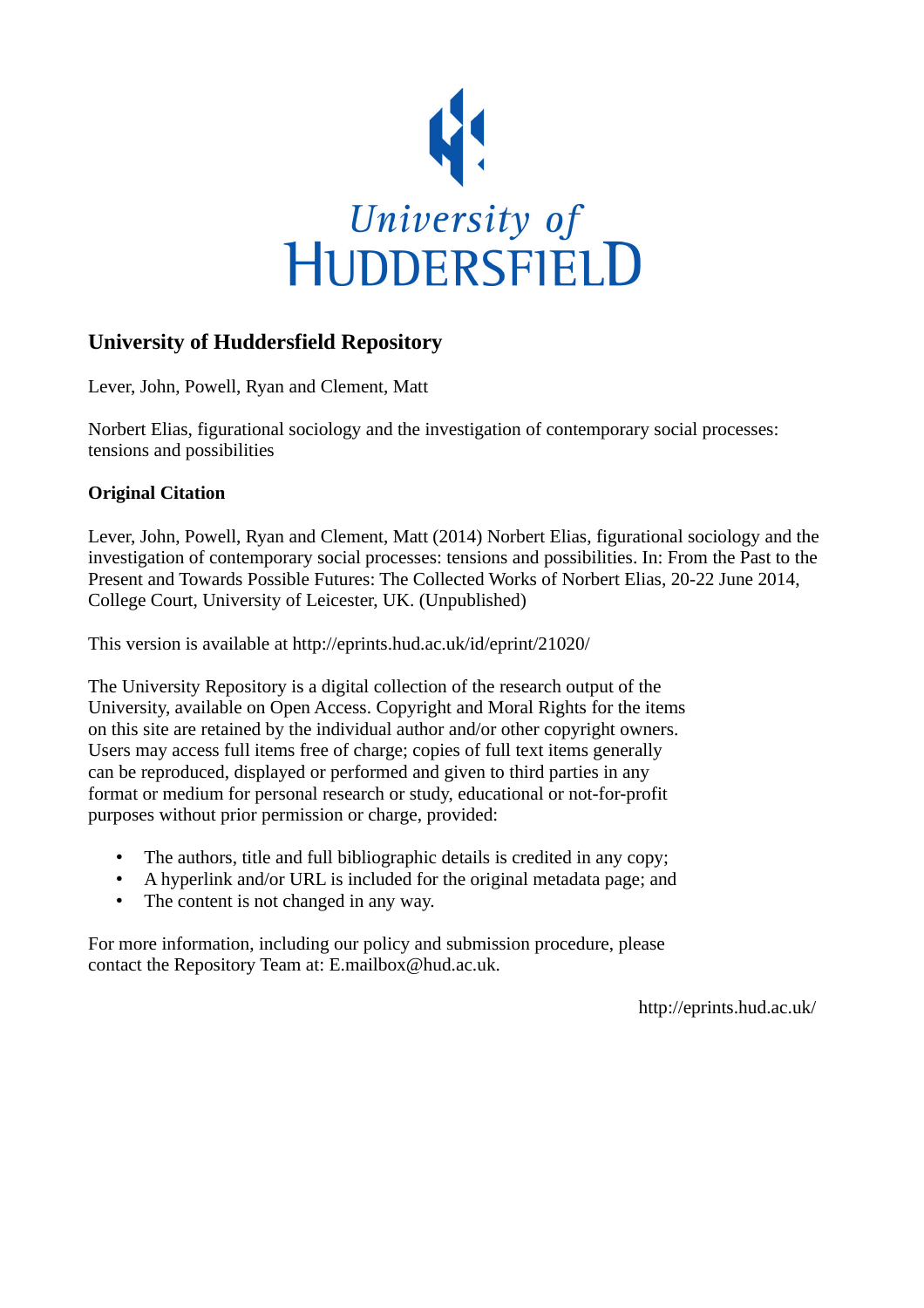**Norbert Elias, figurational sociology and the investigation of contemporary social processes: tensions and possibilities**

> **John Lever – University of Huddersfield Ryan Powell – Sheffield Hallam University Matt Clement – University of Winchester**

#### **@**

*"From the Past to the Present and towards Possible Futures: The Collected Works of Norbert Elias"***, University of Leicester, UK, June 20-22, 2014.**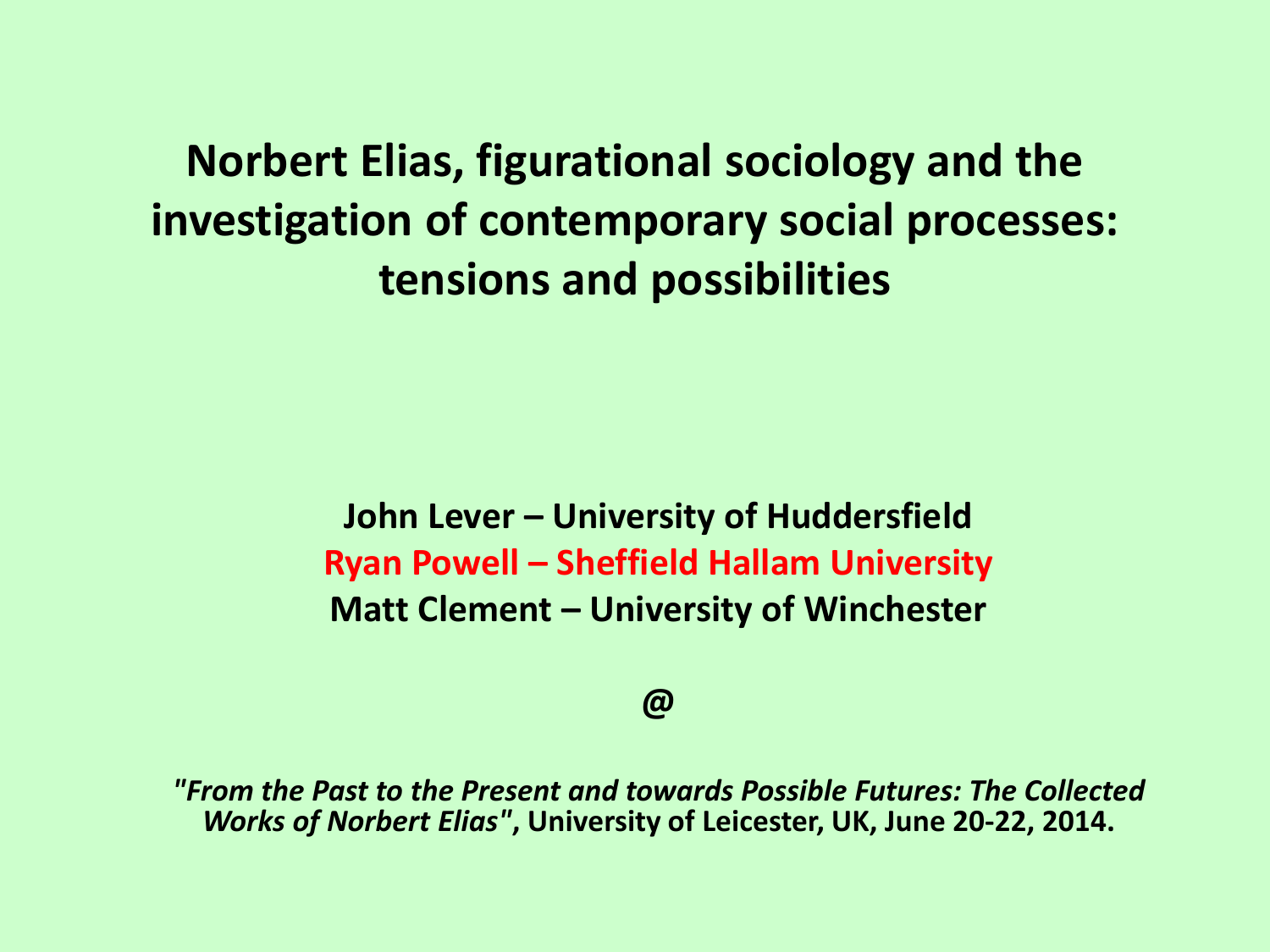# 2013

They argue that Elias's unique figurational approach to sociology offers the potential for a *'relational turn'* within the discipline involving a programme of *'research theorising'.* 



Such a turn centring on the unification of theory and research, they argue, can contribute to the betterment of the human condition through the creation of a more reality congruent fund of knowledge.

Discussing the inadequacy of current knowledge, they question the dominant position of *economics* within policy-making in relation to recurrent crises, culminating most recently in the financial meltdown of 2008.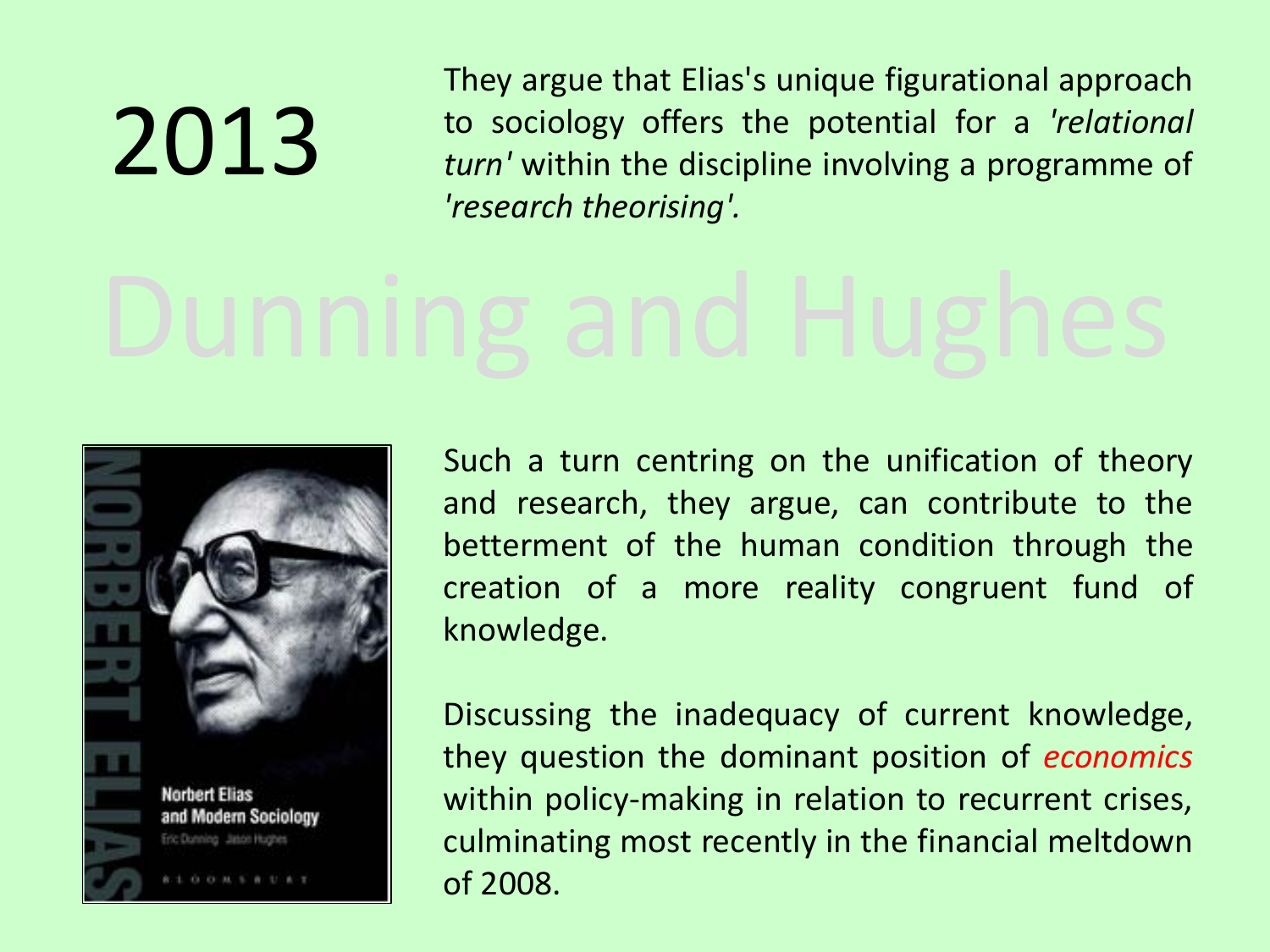Dunne claims that there is a the lack of engagement with politics on the part of figurational researchers, and he calls for a *'renewed consideration of figurational sociology's engagement with questions of the political'* (Dunne, 2009)

Dunne<sub>Stephen</sub>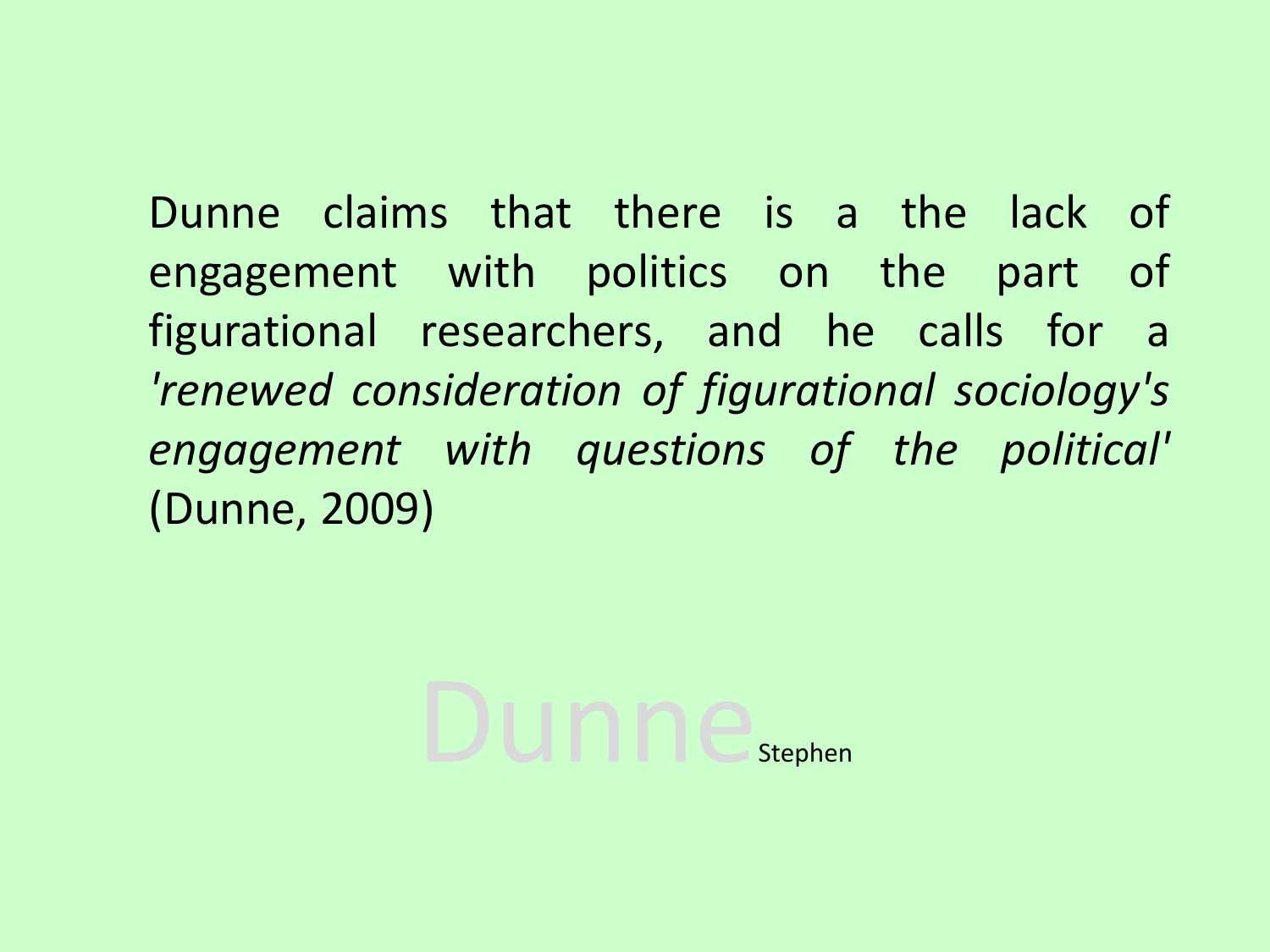#### Eric Dunning & Jason Hughes reject this assertion

*'Dunne is manifestly wrong to suggest that figurational sociologists are conspicuously silent on issues of policy, resigning such commentary to later generations, or perhaps shirking such responsibilities'* (Dunning and Hughes, 2013, p.47)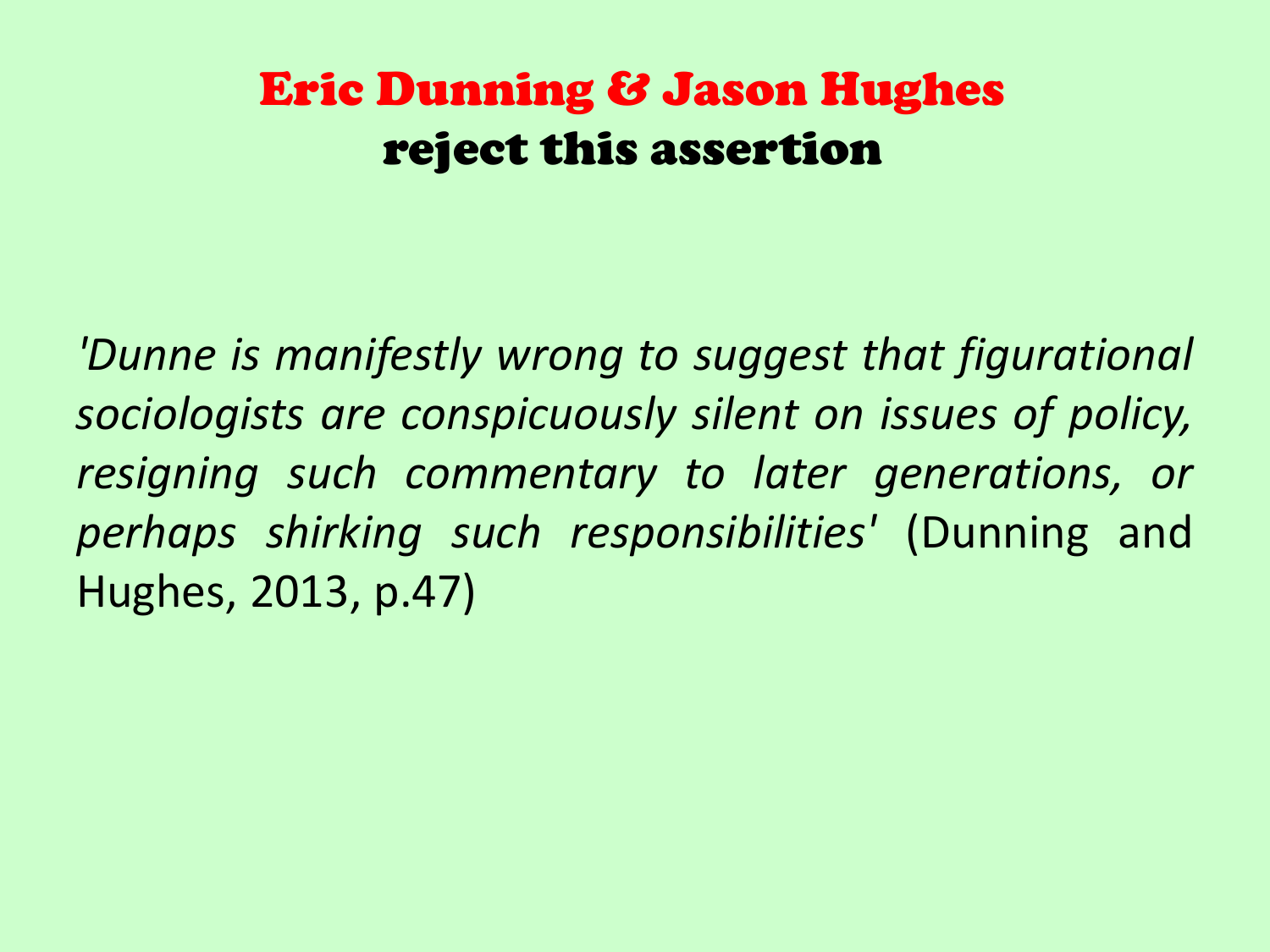- *We argue that* what is common to *both* accounts (Dunning & Hughes and Dunne) is the relatively narrow engagement with a core group of *"established"* Eliasian scholars
- *We argue that* this focus neglects figurational works by a more diverse group of researchers engaging with contemporary concerns and processes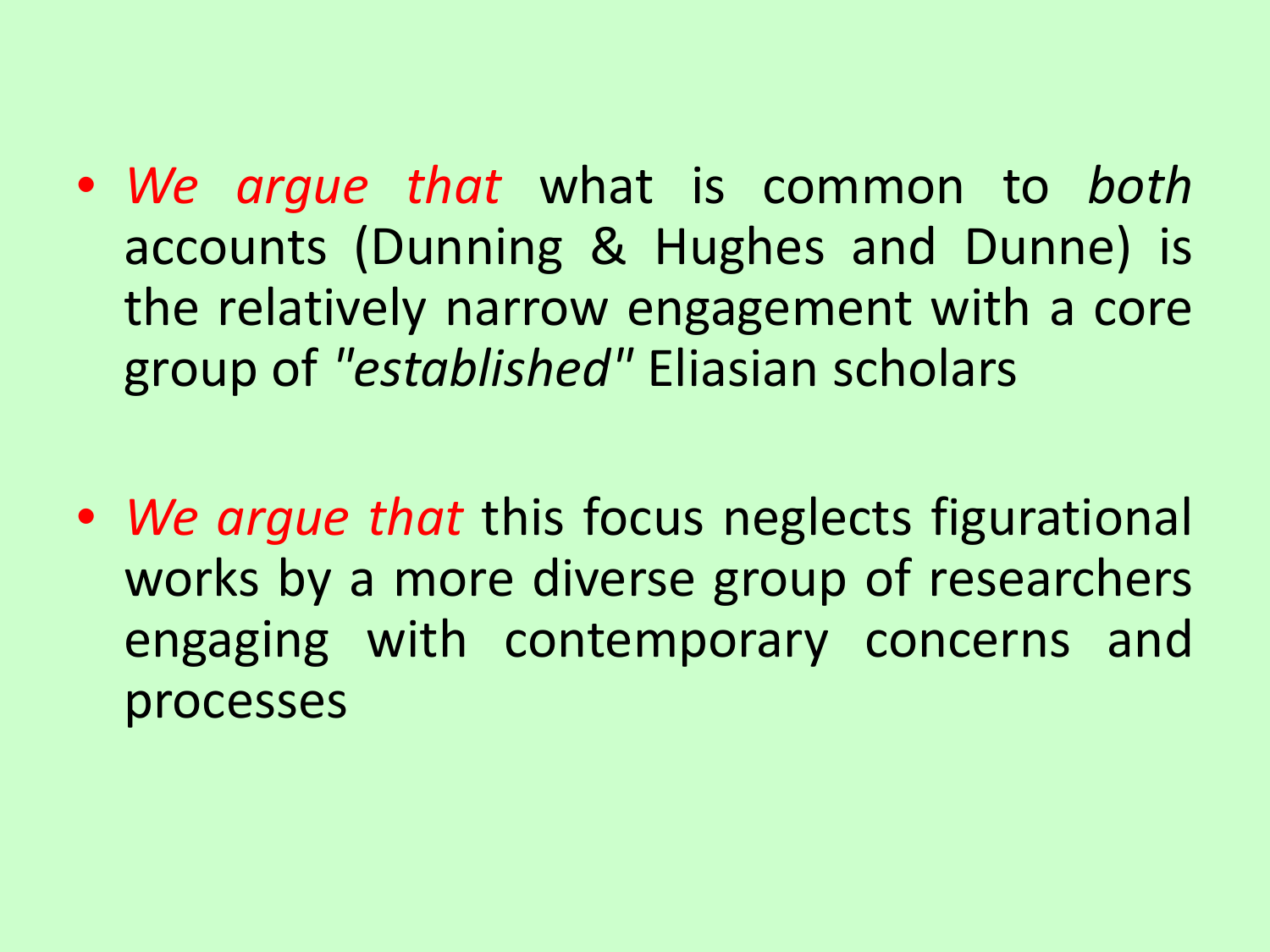#### **Norbert Elias**

### **INVOLVEMENT AND DETACHMENT**



- Amsterdam 2012: *Reinventing Norbert Elias: for an open sociology*
- Appeared to be a consensus that "*figurati*" – to use Jason Hughes's term – should be more willing to speak out on contemporary issues and affairs of the day
- Some weeks later on the NEF blog, Stephen Mennell claimed that figurational sociologists have…
	- *"…often seemed inhibited by our own reputation for pursuing relatively "detached" sociology and long-term perspectives, rather than the short-term policy-orientated research that is bread and butter for much of mainstream sociology."*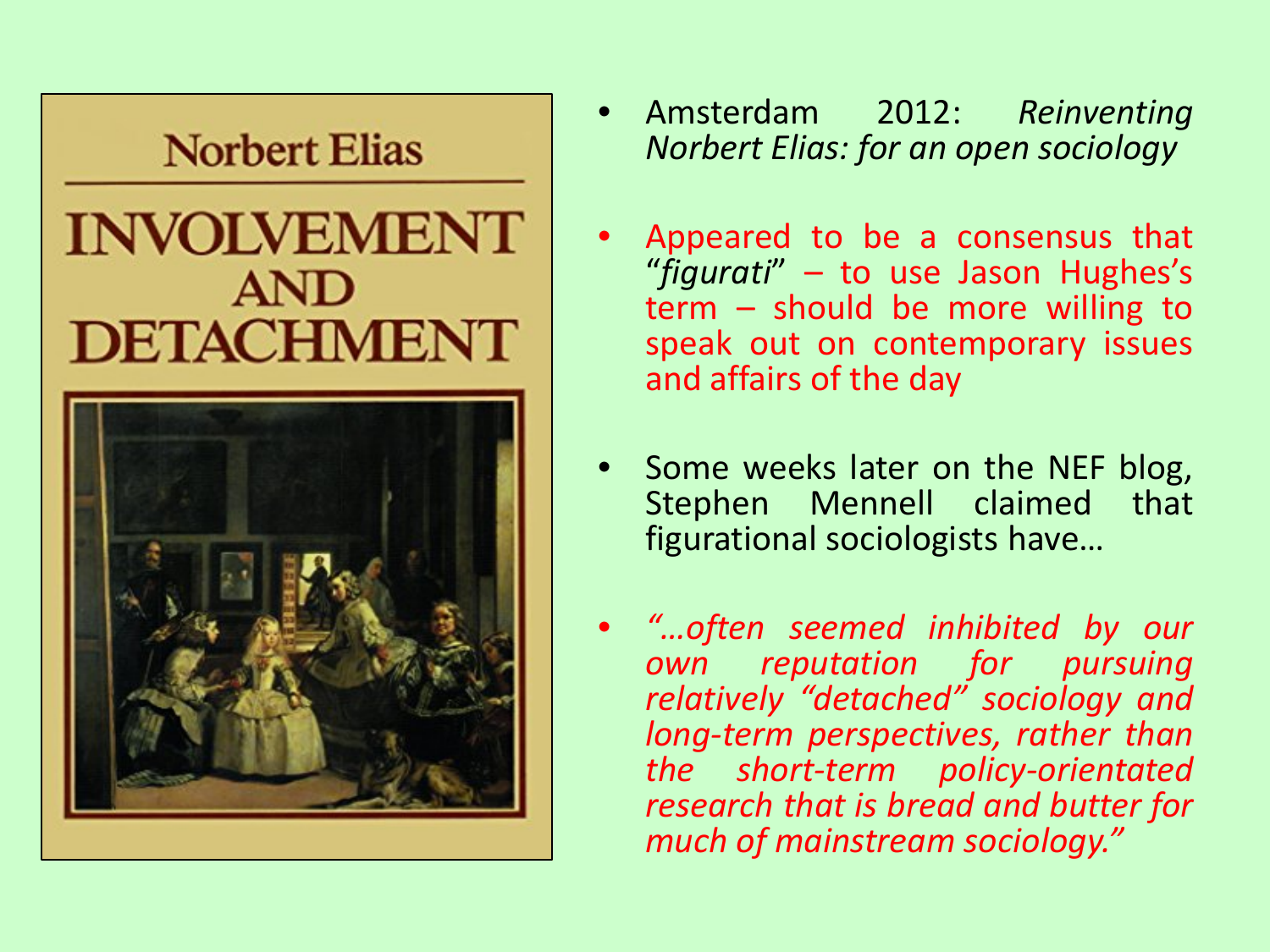

About Home



*"I believe it is possible, indeed essential, to take a long-term detached perspective but at the same time engage with contemporary concerns and "myths". The whole "underclass", "welfare dependency" discourse that seems so pervasive across the western world, for instance, is beset with "myths" fuelled by short-term/involved social misdiagnosis."*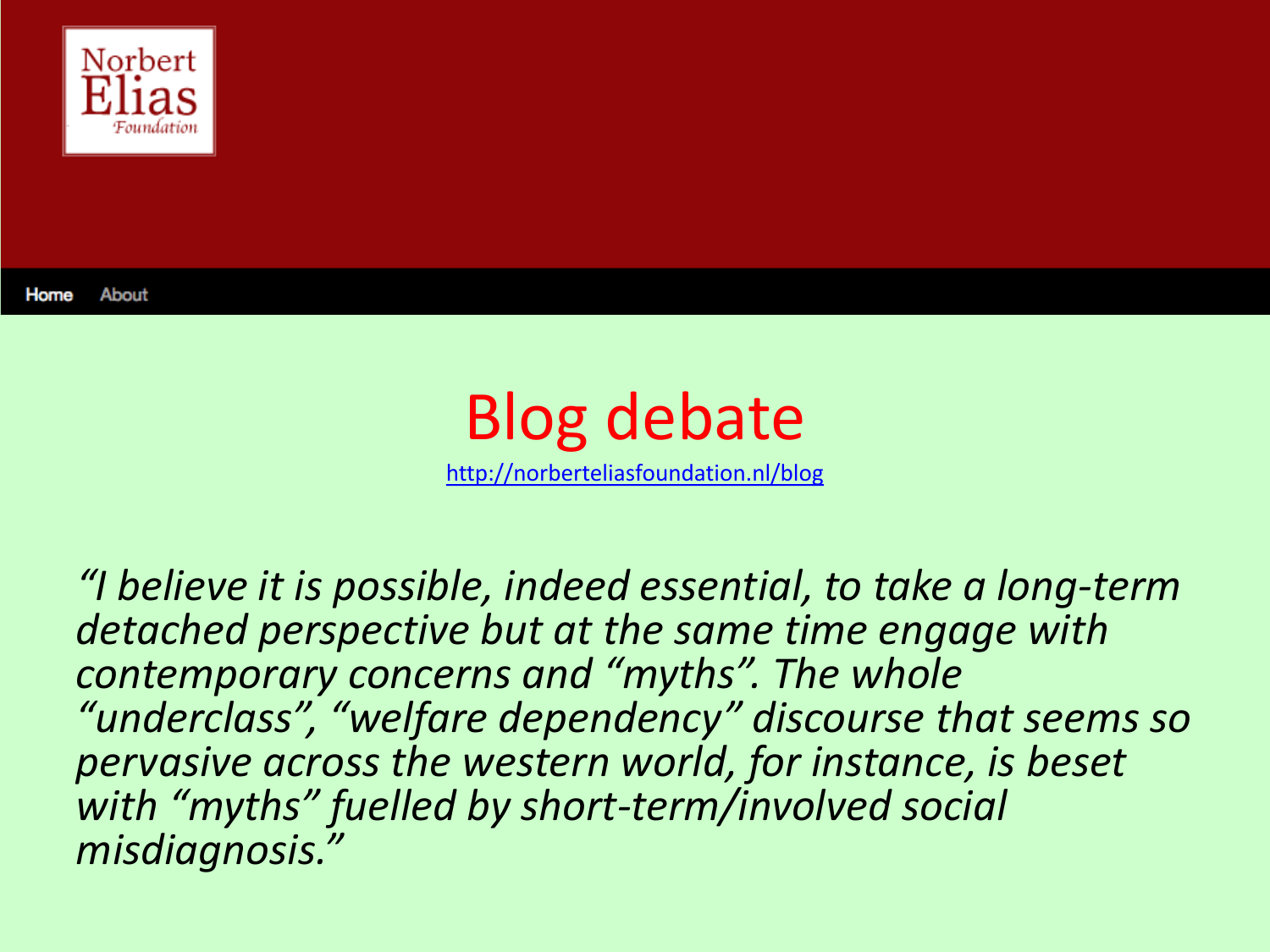- *Others argued that Elias would have disagreed with the proposition for greater involvement and that with greater involvement come unforeseen risks and consequences.*
- The argument here was that those commenting on contemporary affairs should follow Weber and acknowledge that a particular statement or view…
- *"…is a normative judgement and does NOT claim to be some impartial judgement about facts… independent of one's political, religious, cultural, moral convictions or affiliations."*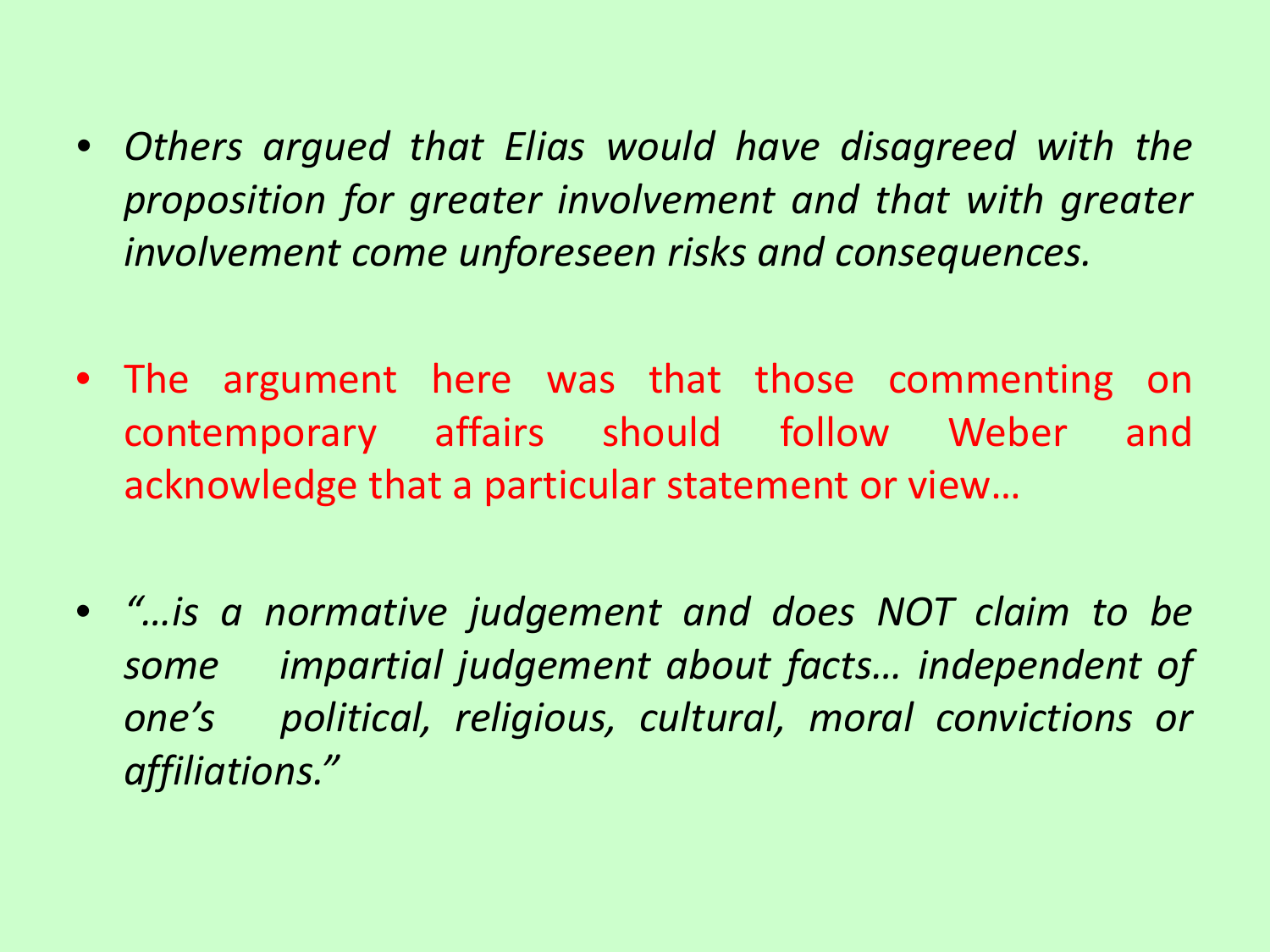• Elias's repeatedly expressed fears about the threat of nuclear conflict during the cold war did appear to offer a degree of consensus on the issue!

• The contentious point revolved around what degree of involvement that appropriate

• There was some talk of *secondary re-involvement!*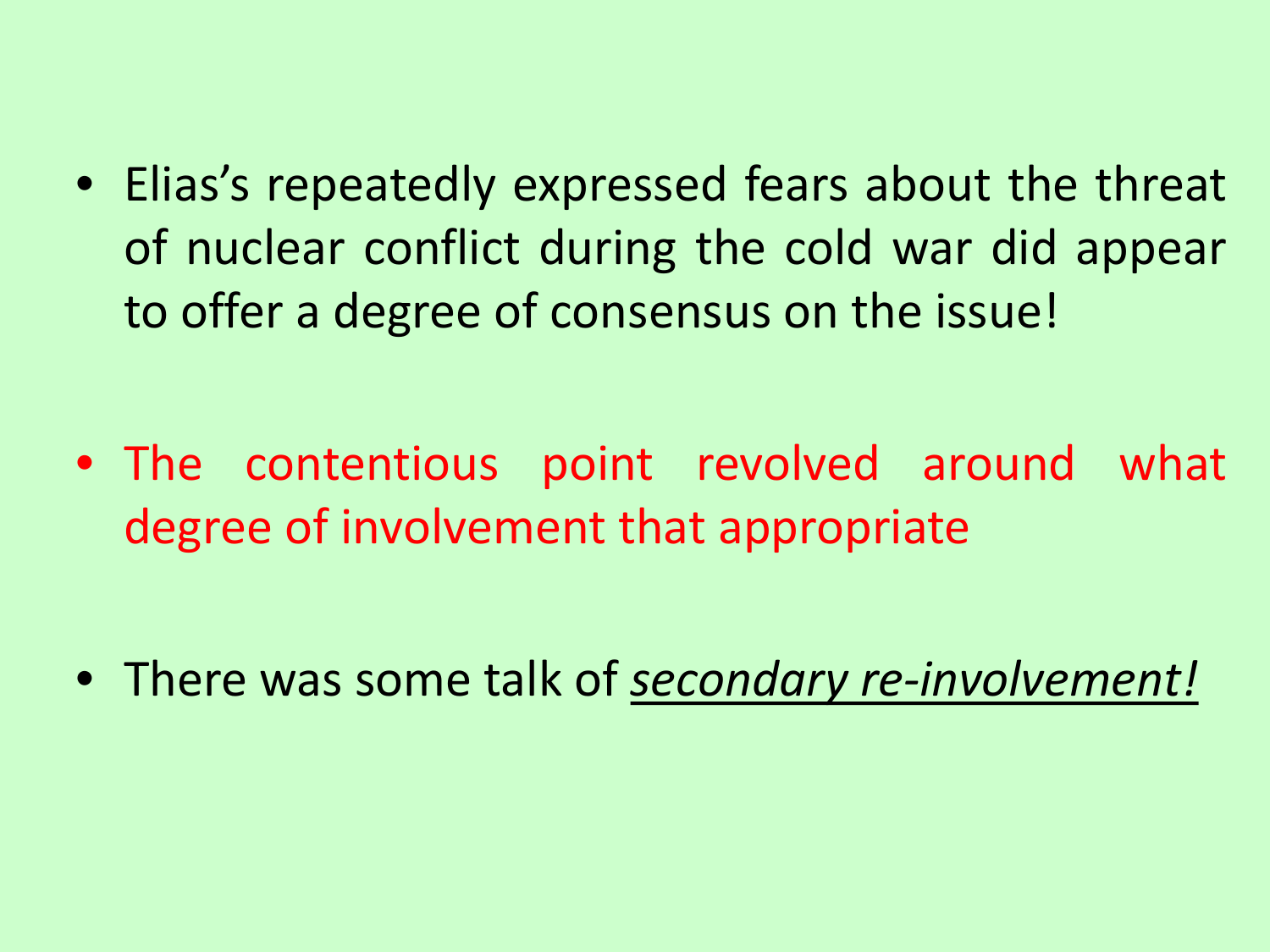## Established/ outsider relations

- Elias's study of Winston Parva a figurational engagement with the *present* we are advocating in the paper
- We argue that this is being taken on and applied to a range of contemporary societal and political concerns by a diverse group using Elias's ideas
- Many of this group do not see themselves as figurational sociologists!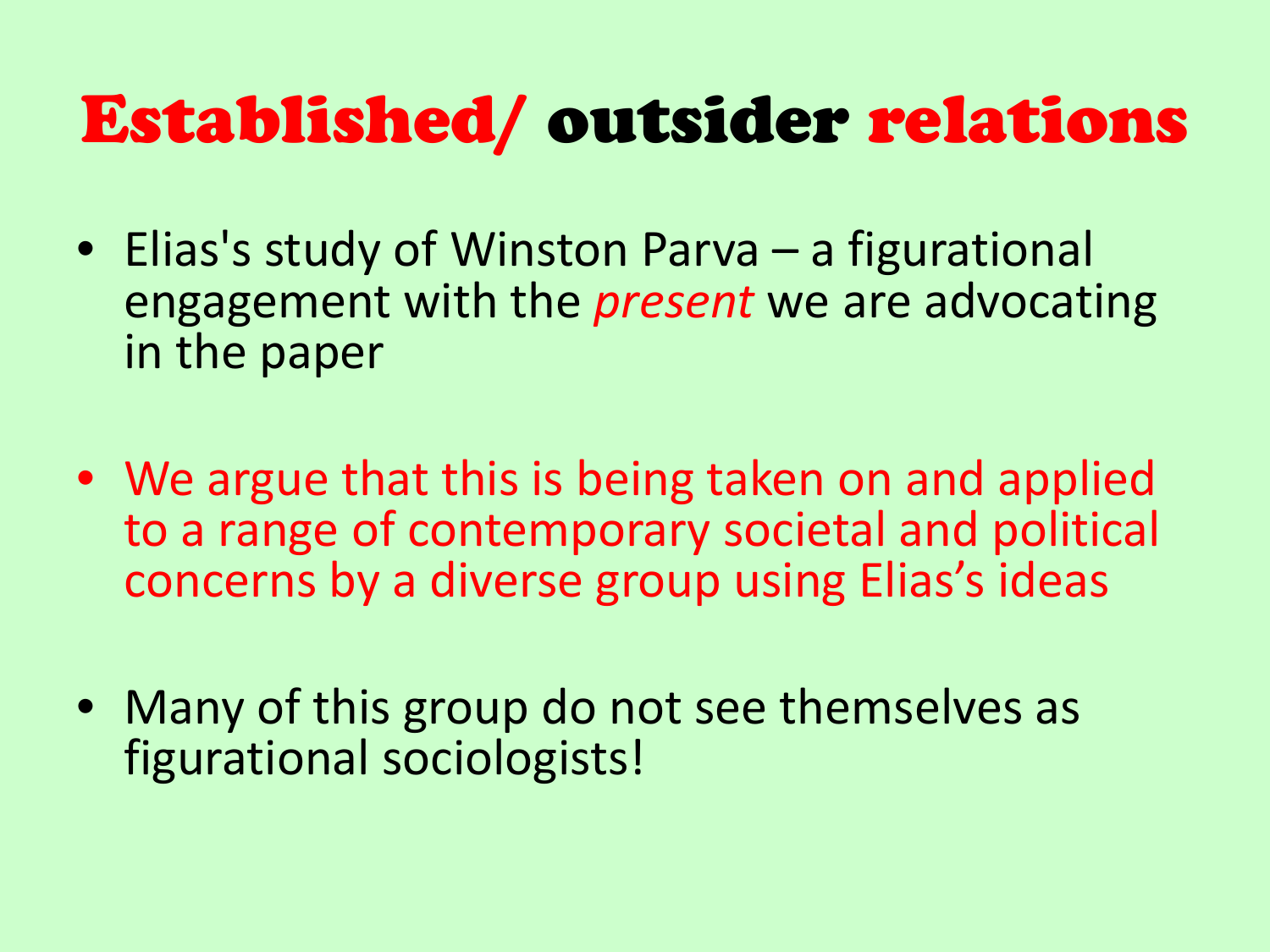## Richard Kilminster

#### **Argues that the development of sociological theory is part of a changing set of attitudes towards different forms of knowledge**

| <b>Younger sociologists</b>                                                                                                                                                                                                                                       | <b>Older generation</b>                                                                                                                                                                                                                                                                                                                                                      |
|-------------------------------------------------------------------------------------------------------------------------------------------------------------------------------------------------------------------------------------------------------------------|------------------------------------------------------------------------------------------------------------------------------------------------------------------------------------------------------------------------------------------------------------------------------------------------------------------------------------------------------------------------------|
| Through their relations with others,<br>younger sociologists will see the<br>methodological imperative of<br>greater detachment and the<br>suspension of value judgments -<br>pursued rigorously in its pure form -<br>to be inflexible and even<br>authoritarian | Sociologists still wedded to the<br>greater detachment, fantasy-control,<br>ideology banishing model will find<br>contemporary sociological activity<br>and preferences disconcerting.<br>New research trends will seem un-<br>rigorous and uncontrolled, blurring<br>the much-fought-for clear boundary<br>between scientific knowledge and<br>personal and lay experience. |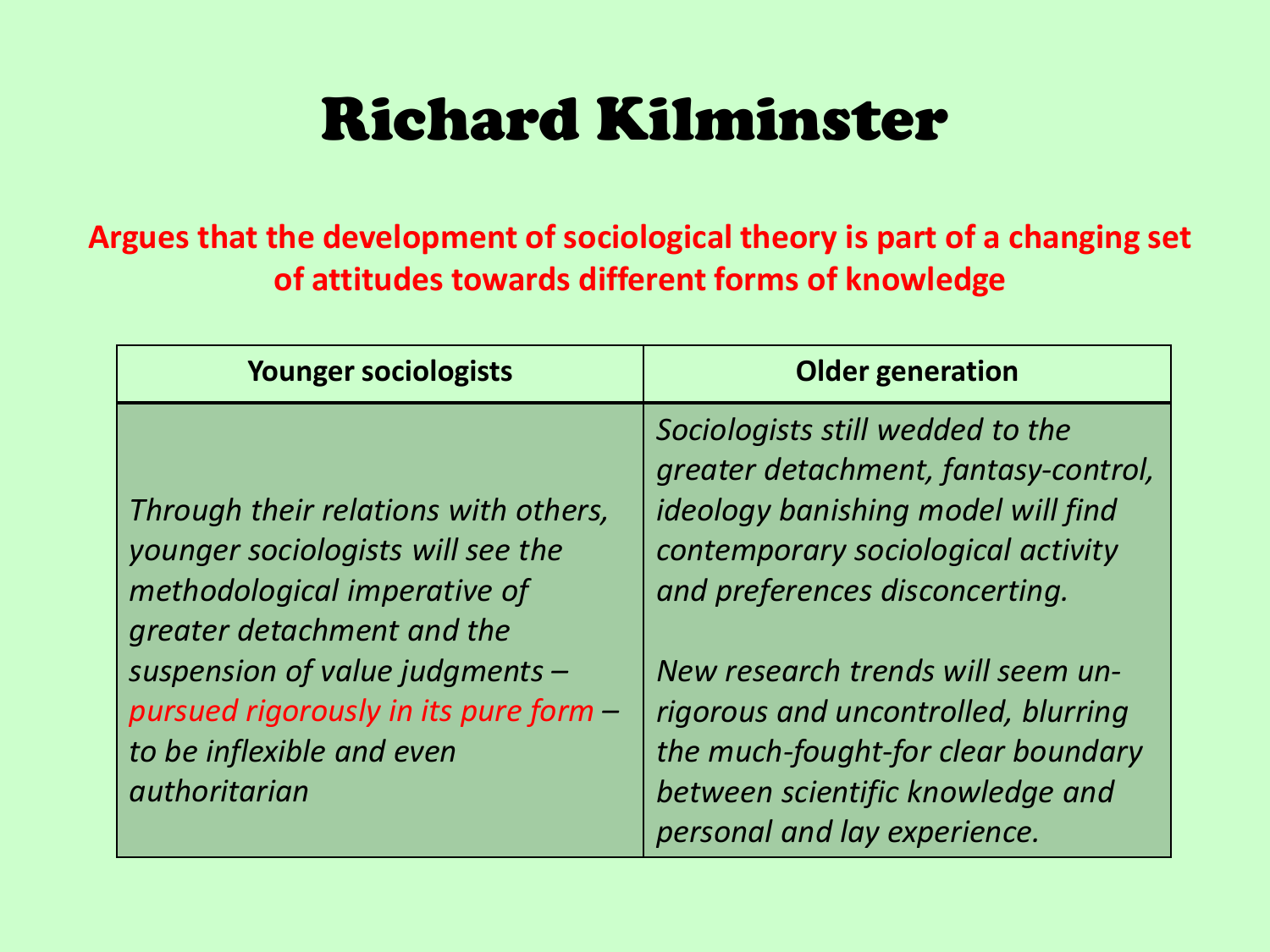## Richard Kilminster

- Do current trends in sociology prefigure the death throes of detachment?
- Probably no!
- Argues that human society, and by implication, sociology, is entering a higher level of integration and functional democratization within which greater specialisation is occurring.
- As Kilminster has argued on many occasions, we could take a wide range of contemporary research projects and findings emboldened by the *'decorative turn'* in sociology and align them with changing levels of functional democratisation and academic specialization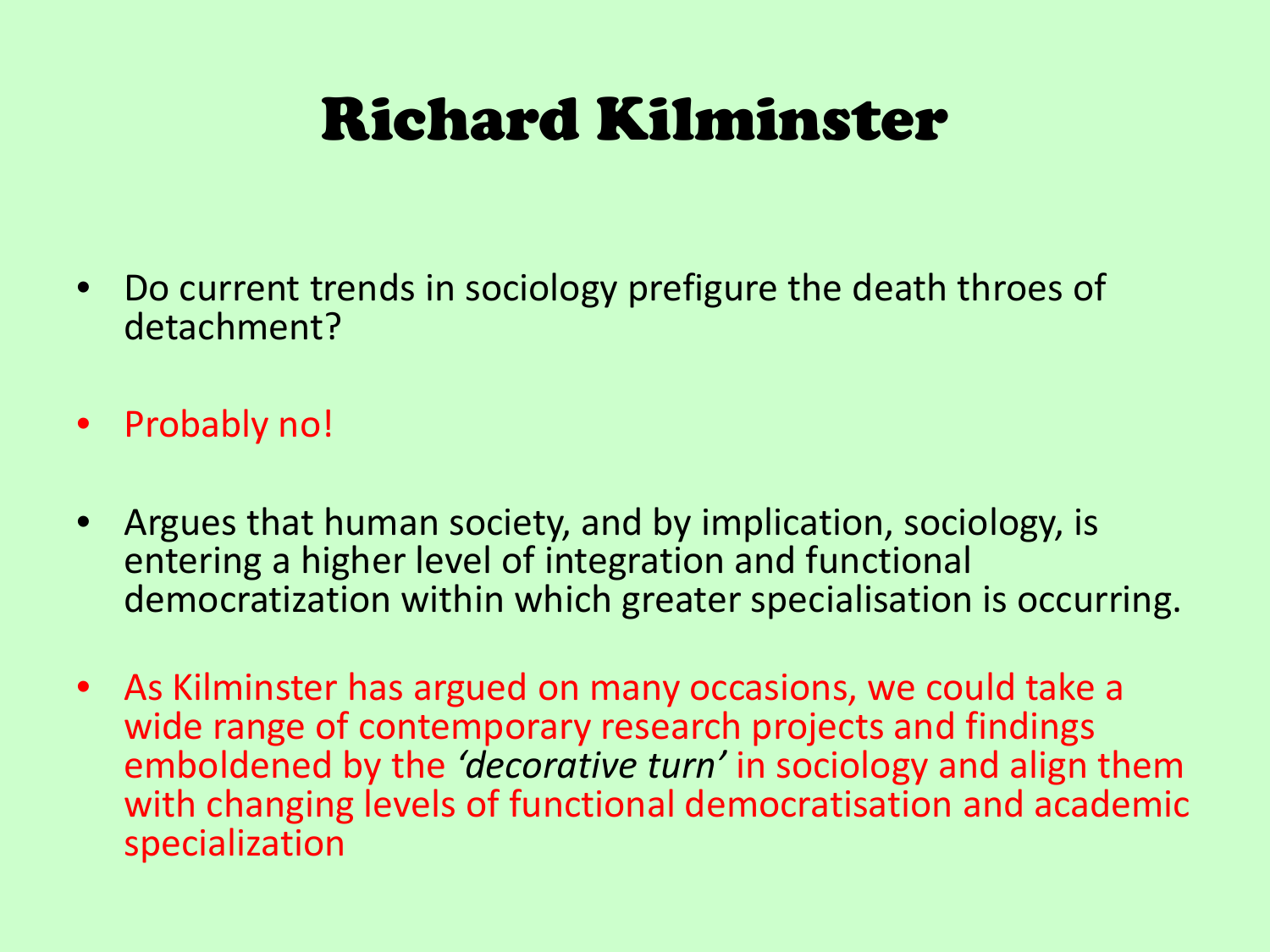### We argue that a similar process is also evident *within* figurational sociology



*We argue* that a higher level of cross-disciplinary integration and functional democratisation is bringing about greater engagement with contemporary social processes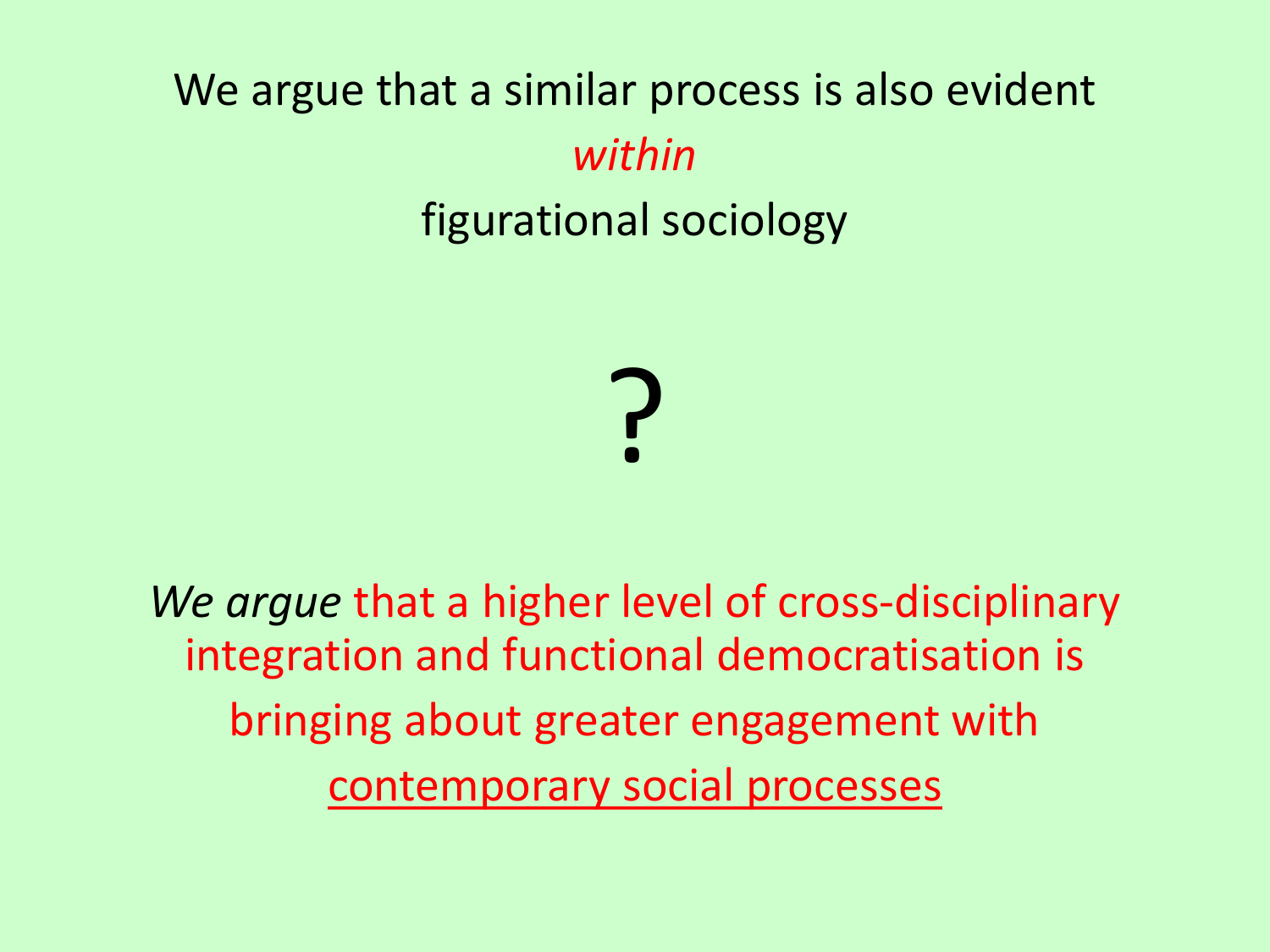### Our argument!

Following Dunning and Hughes (2013) we would suggest that it is not the case, as Dunne claims, that there is a barrier between politics and the quest for knowledge within figurational sociology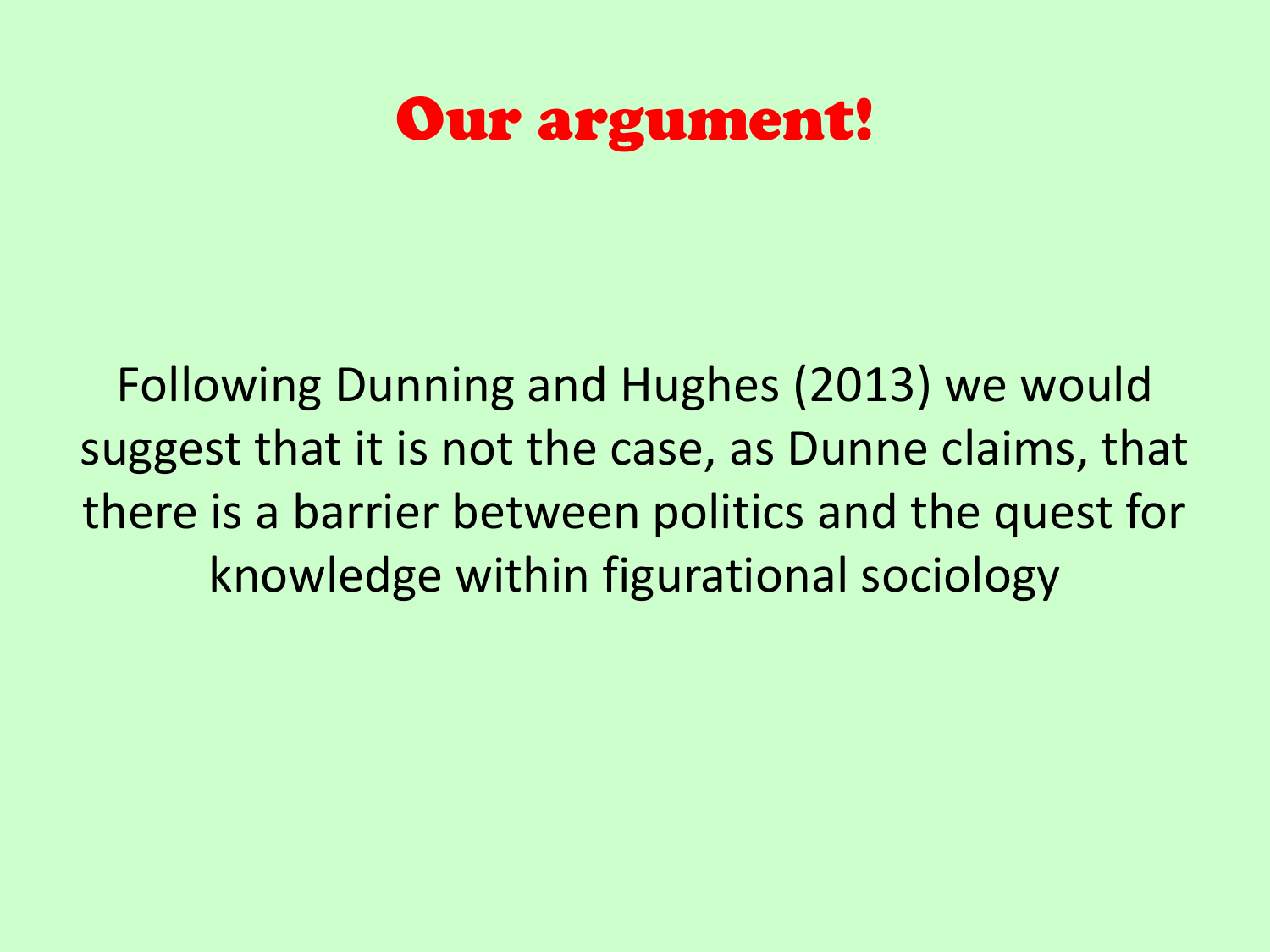We argue that many of the younger/ diverse group find the *retreat to the future* highlighted by Dunne (2009) hard to understand, given that mutual identification and empirical, process-driven, contemporary research are not always "bad" for knowledge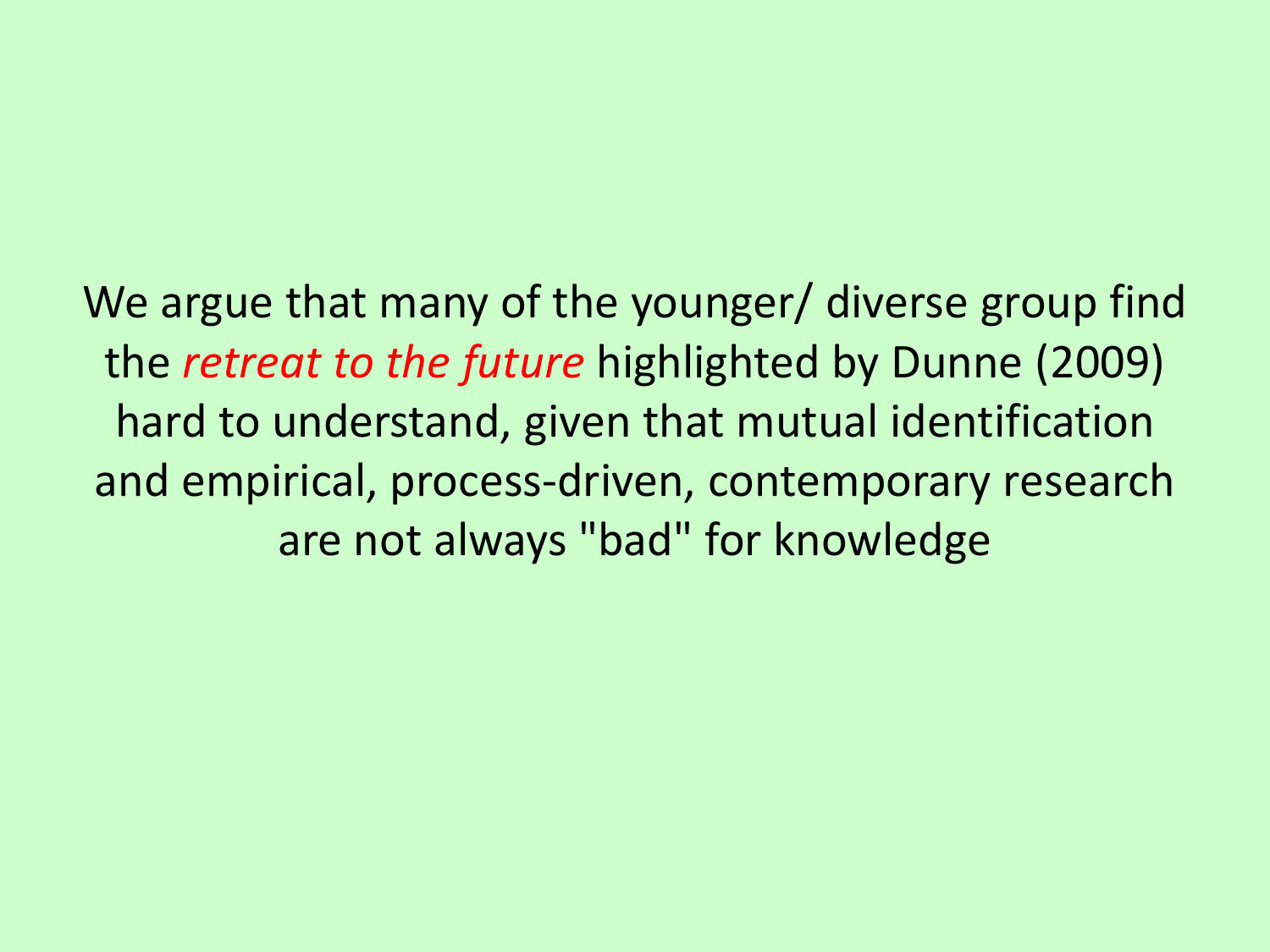We also argue that the *'research theorising'*  demanded by Dunning and Hughes (2013) – and the engagement with policy called for by Dunne (2009) are in fact *already continuing apace*.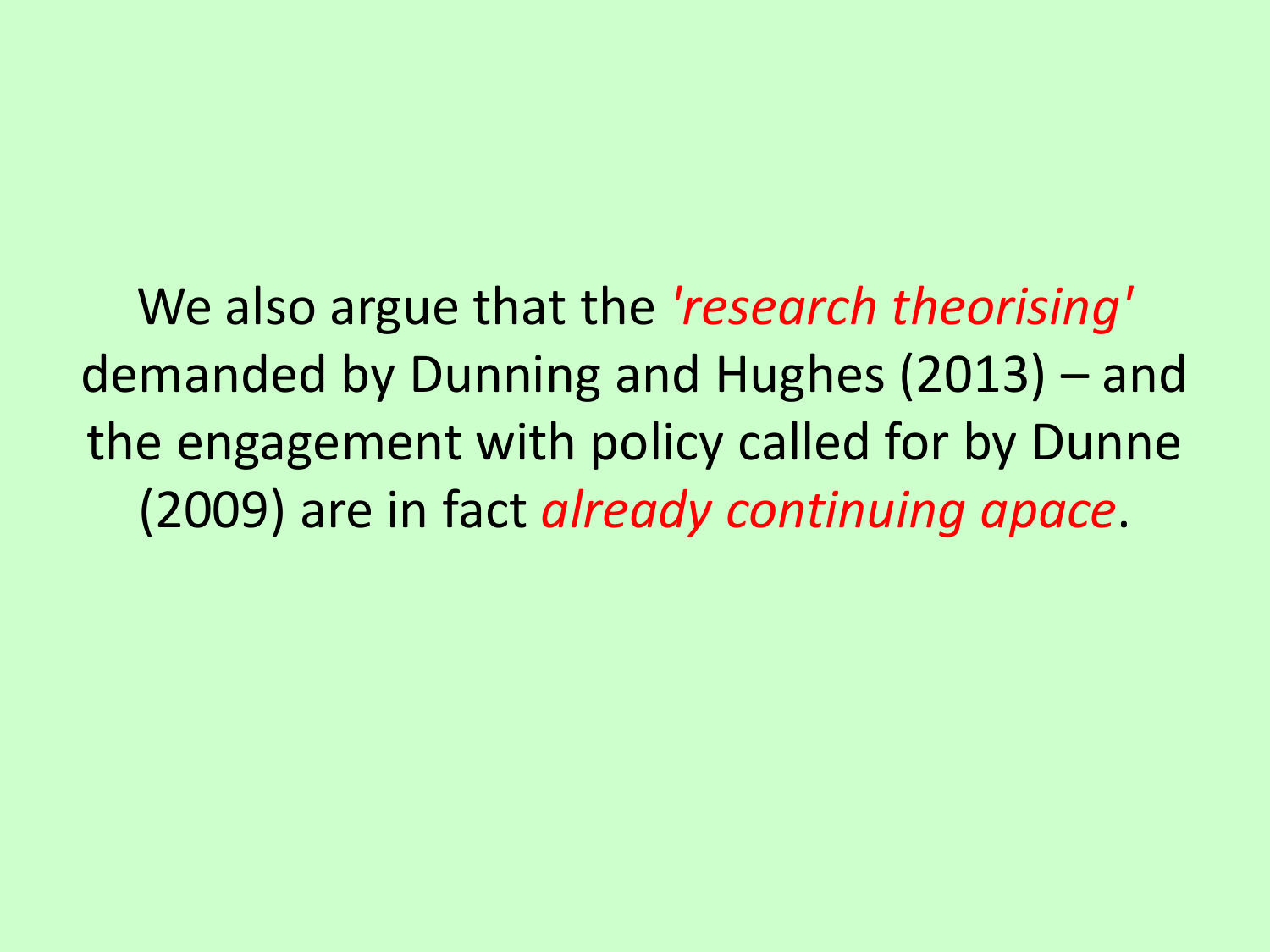### Evidence – our own work

- John Lever Urban regeneration partnerships; sustainable communities; halal meat markets; migrant workers/ entrepreneurs
- Ryan Powell Anti social behaviour; gypsytravellers, Eastern European Roma
- Matt Clement Youth & knife crime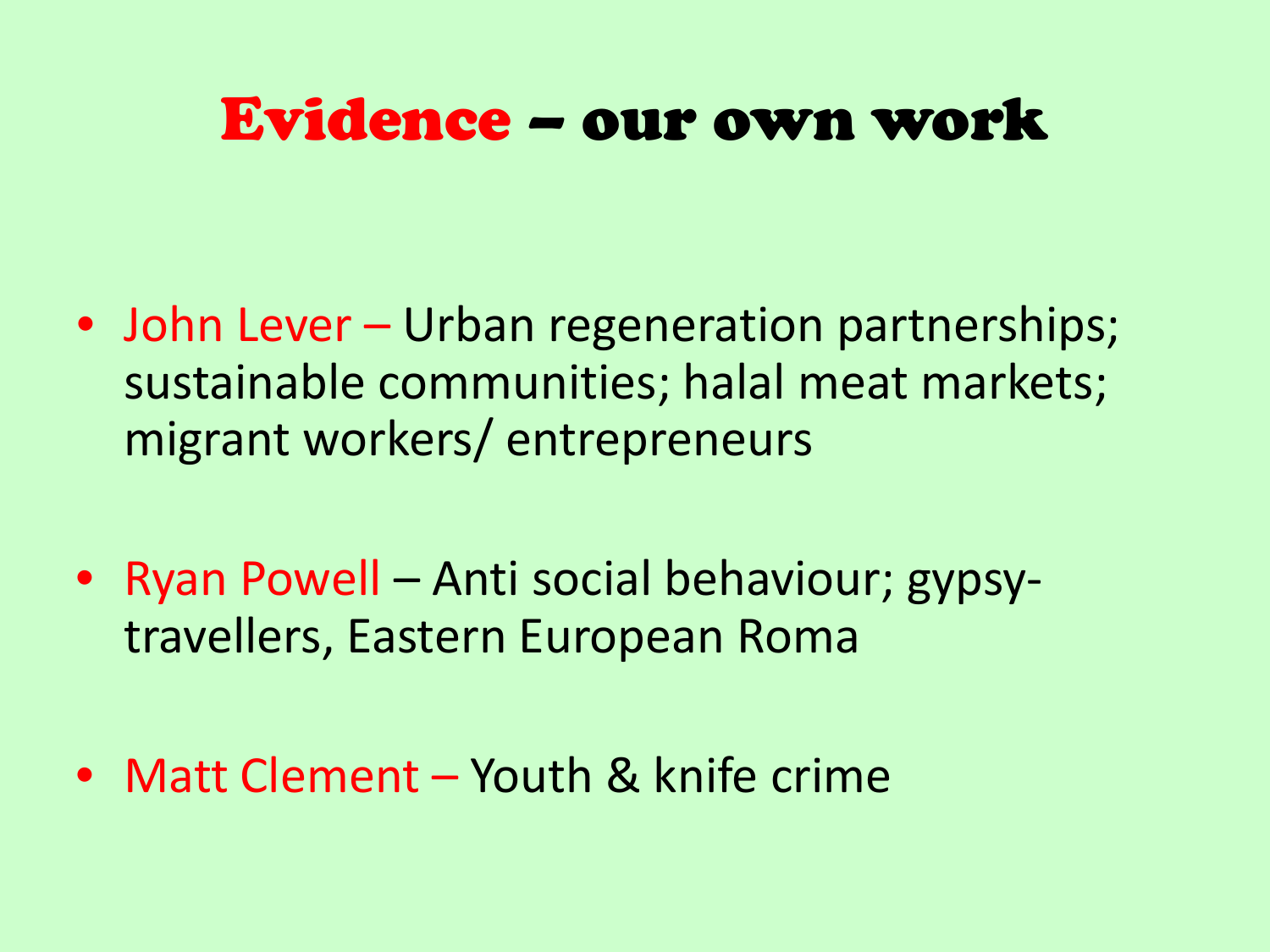## Evidence – the work of others!

• Amanda Rohloff – moral panics and climate change

• Alex Law and Gerry Mooney – Chavs & Neds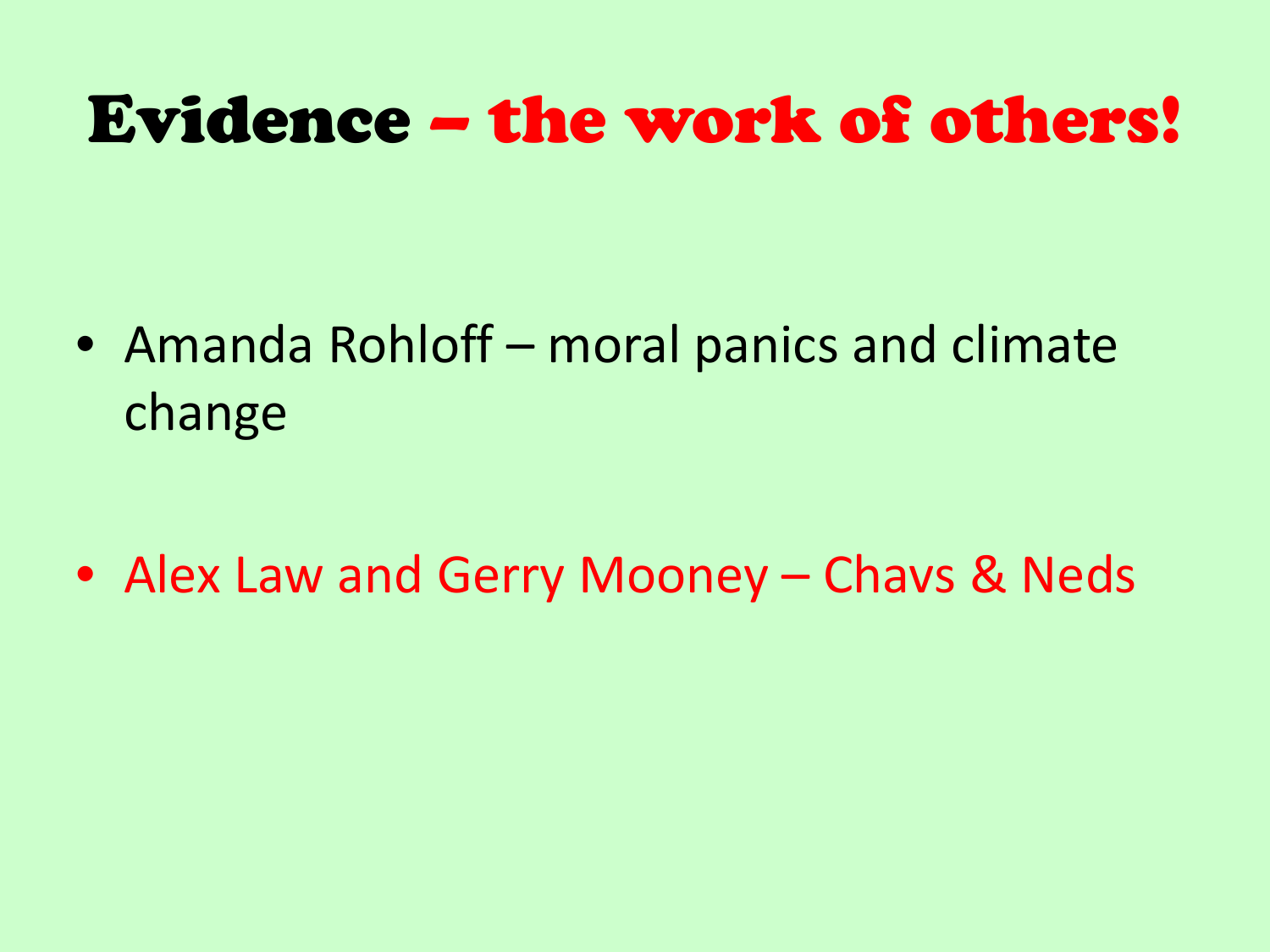We believe that the neglect of the growing body of work by figurational "outsiders" may serve to stifle:

- the development and refinement of Elias's ideas;
- the empirical testing of his workable synthesis, and;
	- the intergenerational transmission necessary over the longer term